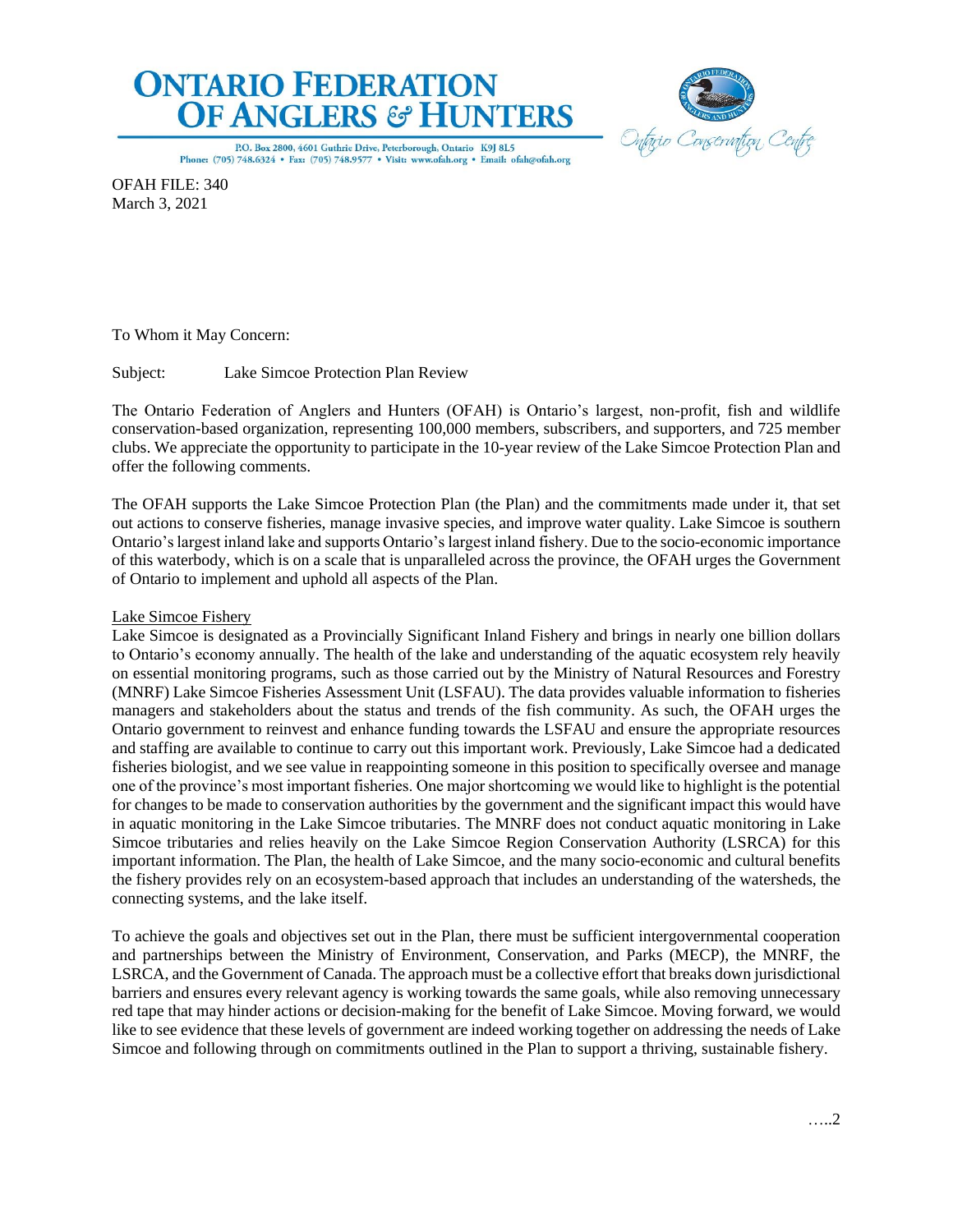# **ONTARIO FEDERATION OF ANGLERS AND HUNTERS**

 $-2-$ 

The OFAH would like to see continued efforts towards the Lake Simcoe Fish Community Objectives (2011), as they provide targetable milestones to strive for that will benefit the health of Lake Simcoe. Lake Trout are a sought-after flagship sportfish and key economic driver in Lake Simcoe, but due to various stressors, full recovery and establishing a stand-alone naturally reproducing population is likely unachievable at this time. Moreover, there needs to be a balanced approach that also includes a long-term, sufficiently funded, strategic stocking plan for Lake Trout. More investments are needed towards research and science to better understand priorities for Lake Trout and actions that can be taken to address these issues, including funding to support restoration and rehabilitation initiatives. These investments can also be used beyond Lake Trout to benefit other fisheries restoration objectives such as the Muskellunge Restoration Project. The OFAH supported the move towards renewing the annual stocking goal of 100,000 Lake Trout into Lake Simcoe, but there is room to finetune stocking levels as well as explore opportunities to enhance and improve stocking success. Addressing action items set out in the Lake Simcoe Fish Community Objectives and supporting stocking initiatives lends itself directly to fulfilling many of the commitments set out in the Plan.

## Invasive Species

The Plan does a good job at identifying the prevention of new introductions of invasive species as a target. The OFAH agrees that, in general, prevention is a better use of resources than management of the invasive species already in Lake Simcoe. Unfortunately, there are limited options for managing the invasive species already present in Lake Simcoe. For example, quagga mussels, spiny waterflea, round goby, and starry stonewart are all established and likely impossible to remove without significant costs, long-term management, and widespread environmental damages. Alternatively, there are aquatic invasive species that are nearby that can be prevented with strategic investments and conservation initiatives. The OFAH's Invading Species Awareness Program (ISAP) has been managing water soldier since 2008, with hopes to prevent its spread and eventually eradicate it. Without this important program, water soldier could easily spread into Lake Simcoe and have devastating impacts on the ecosystem, recreational activities, and shorelines. While the Plan outlines preventing new introductions as a target for Lake Simcoe, it does not speak to how new invasive species will be addressed if they are detected.

The OFAH suggests that the Plan include a commitment to creating a rapid response framework for Lake Simcoe. In developing a rapid response plan, the MECP should work with the MNRF, LSRCA, the ISAP, and other stakeholders in the area. This would facilitate the creation of a framework for how new invasions are dealt with when they are detected, prior to them becoming established, and is critical to the prevention of new invasions into Lake Simcoe. Within the framework, organizations would be responsible for different aspects of the response. The ISAP is the organization that collects invasive species detections through the Invading Species Hotline, EDDMapS Ontario, and iNaturalist. The MNRF and LSRCA could be the field component to the removal of any new invasive species as soon as they are detected. This rapid removal process is essential for any hope at stopping the spread within the lake and hinges on adequate funding and ongoing support of important conservation initiatives like the ISAP.

## Water Quality and Land Use

As the human population continues to increase and communities expand in the Lake Simcoe area, water quality and land use within the watershed will experience increased pressures. Additional development and urbanization will lead to more runoff and nutrient loading into the lake. The Plan outlines ways to attempt to reduce the impacts that new development will cause, as well as improving systems to help minimize the effects the current population has on the lake. In addition to enforcing existing regulations and implementing current policies, the OFAH suggests the MECP consider green infrastructure and nature-based solutions to improve water quality. Increasing green space around the lake, including in developed areas, can help mitigate some of the water quality issues, while providing the social benefits associated with green spaces. With increasing human populations and, by extension, housing needs in the area, more constraints will need to be established on where and how development can take place to meet the targets laid out in the plan.